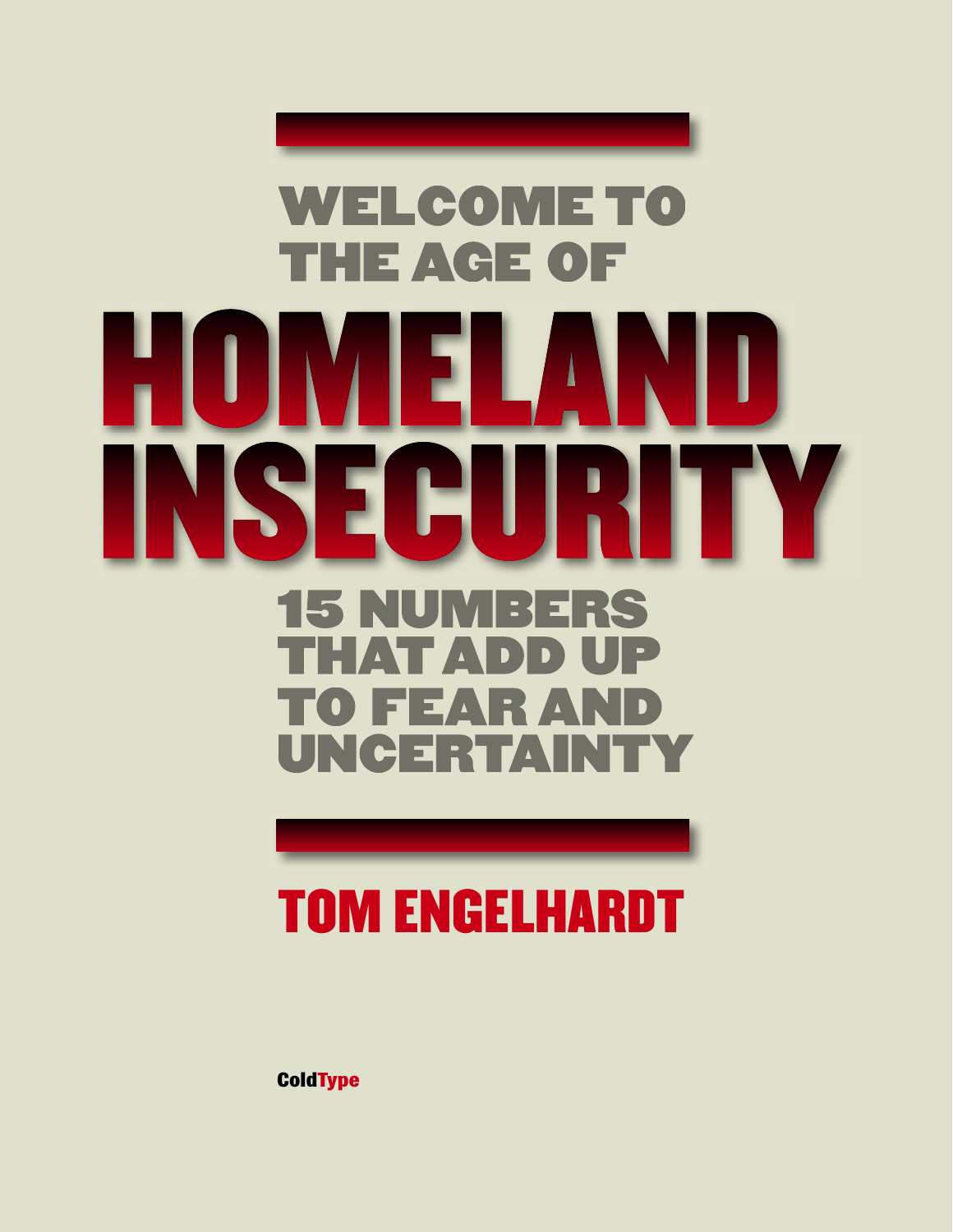

**Tom Engelhardt**, who runs the Nation Institute's Tomdispatch.com, is the co-founder of the American Empire Project. His book, *The End of Victory Culture* (University of Massachusetts Press), has been thoroughly updated in a newly issued edition that deals with victory culture's crash-and-burn sequel in Iraq.

Copyright 2008 Tom Engelhardt

This essay originally appeared at [www.tomdispatch.com](http://www.tomdispatch.com)



WRITING WORTH READING FROM AROUND THE WORLD [www.coldtype.net](http://www.coldtype.net)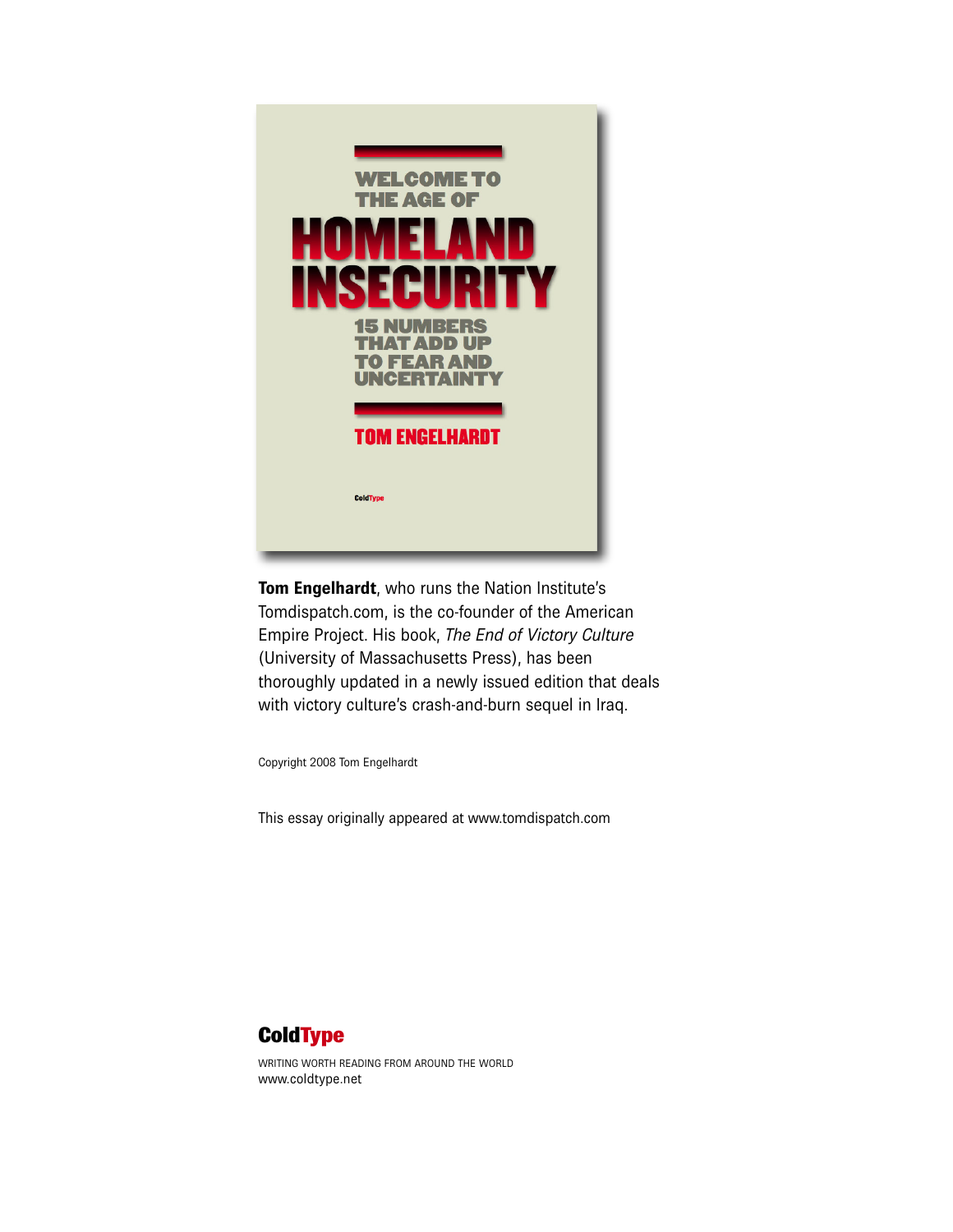nce upon a time, I studied the Chinese martial art of Tai Chi – until, that is, I realized I would never locate my "chi." At that point, I threw in the towel and took up Western exercise. Still, the principle behind Tai Chi stayed with me – that you could multiply the force of an act by giving way before the force of others; that a smaller person could use the strength of a bigger one against him.

Now, jump to September 11, 2001 and its aftermath – and you know the Tai Chi version of history from there. Think of it as a grim cosmic joke – that the 9/11 attacks, as apocalyptic as they looked, were anything but. The true disasters followed and the wounds were largely self-inflicted, as the most militarily powerful nation on the planet used its own force to disable itself.

Before that fateful day, the Bush administration had considered terrorism, Osama bin Laden, and al-Qaeda subjects for suckers and wusses. What they were intent on was pouring money into developing an elaborate boondoggle of a missile defense system against future nuclear attacks by rogue states. Those Cold War high frontiersmen (and women) couldn't get enough of the idea of missiling up. That, after all, was where the money and the fun seemed to be. Nuclear was where the big boys – the nation states – played. "Bin Laden determined to strike in U.S.…," the CIA told the President that August. Yawn.

After 9/11, of course, George W. Bush and his top advisors almost instantly launched their crusade against Islam and then their various wars, all under the rubric of the Global War on Terror. (As Secretary of Defense Donald Rumsfeld pungently put the matter that September,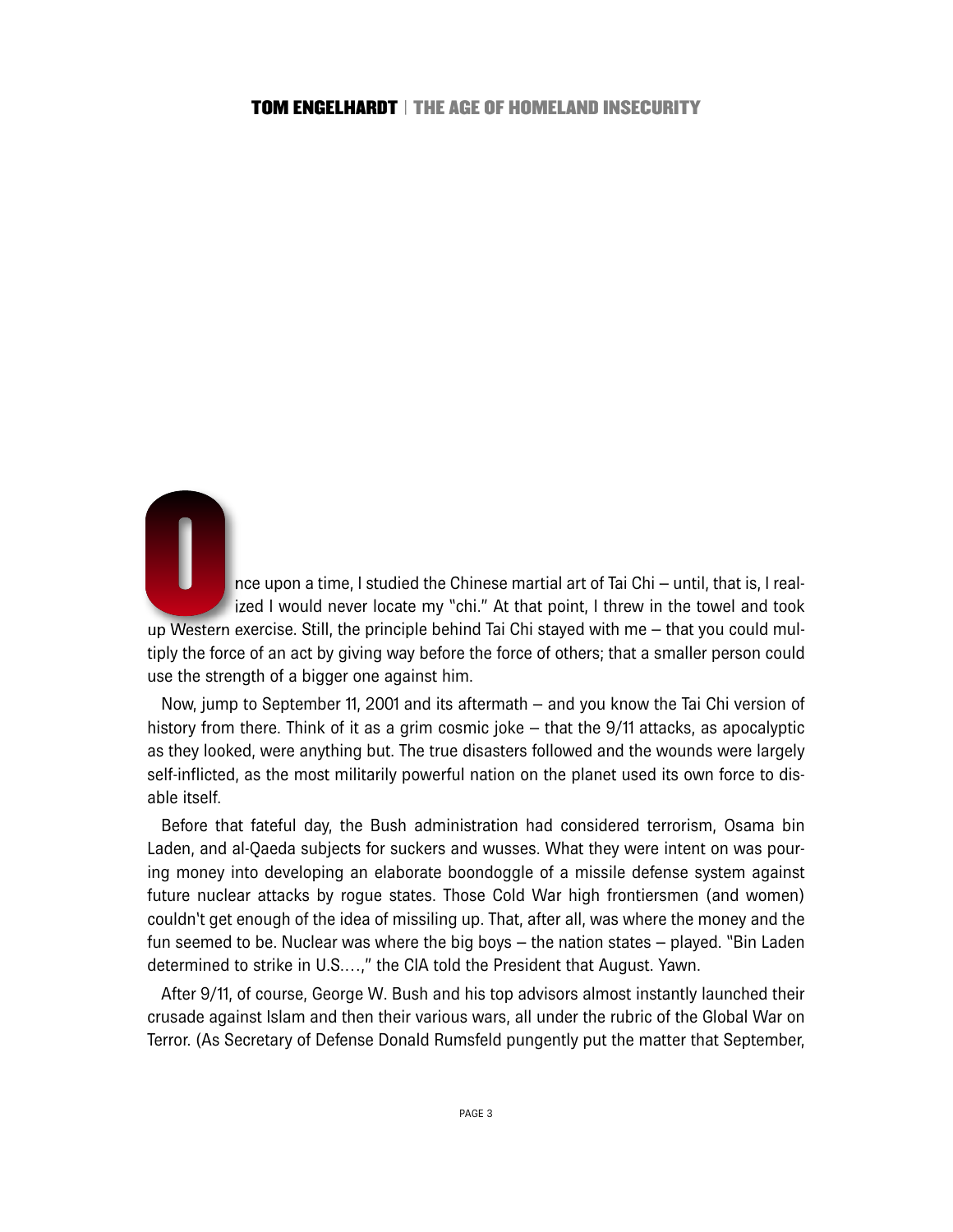"We have a choice – either to change the way we live, which is unacceptable, or to change the way that they live; and we chose the latter.") By then, they were already heading out to "drain the swamp" of evil doers, 60 countries worth of them, if necessary. Meanwhile, they moved quickly to fight the last battle at home, the one just over, by squandering vast sums on an American Maginot Line of security. The porous new Department of Homeland Security, the NSA, the FBI, and other acronymic agencies were to lock down, surveill, and listen in on America. All this to prevent "the next 9/11."

In the process, they would treat bin Laden's scattered al-Qaeda network as if it were the Nazi or Soviet war machine (even comically dubbing his followers "Islamofascists"). In the blinking of an eye, and in the rubble of two enormous buildings in downtown Manhattan, bin Laden and his cronies had morphed from nobodies into supermen, a veritable Legion of Doom. (There was a curious parallel to this transformation in World War II. Before Pearl Harbor, American experts had considered the Japanese – as historian John Dower so vividly documented in his book War Without Mercy – bucktoothed, near-sighted military incompetents whose war planes were barely capable of flight. On December 8, 1941, they suddenly became a race of invincible supermen without, in the American imagination, ever passing through a human incarnation.)

When, in October 2001, Congress passed the Patriot Act, and an Office of Homeland Security (which, in 2002, became a "department") was established, it was welcome to the era of homeland insecurity. From then on, every major building, landmark, amusement park, petting zoo, flea market, popcorn stand, and toll booth anywhere in the country would be touted as a potential target for terrorists and in need of protection. Every police department from Arkansas to Ohio would be in desperate need of anti-terror funding. And why not, when the terrorists loomed so monstrously large, were so apocalyptically capable, and wanted so very badly to destroy our way of life. No wonder that, in the 2006 National Asset Database, compiled by the Department of Homeland Security, the state of Indiana, "with 8,591 potential terrorist targets, had 50 percent more listed sites than New York (5,687) and more than twice as many as California (3,212), ranking the state the most target-rich place in the nation."

In the administration's imagination (and the American one), they were now capable of anything. From their camps in the backlands of Afghanistan (or was it the suburbs of Hamburg?), as well as in the murky global underworld of the arms black market, al-Qaeda's minions were toiling ferverishly to lay their hands on the most fiendish of plagues and pestilences – smallpox, botulism, anthrax, you name it. They were preparing to fill suitcases with nuclear weapons for deposit in downtown Manhattan. They were gathering nuclear refuse for dirty bombs. Nothing was too mad or destructive for them. Every faint but strange odor – the sweet smell of maple syrup floating across a city – was a potential bio-attack. And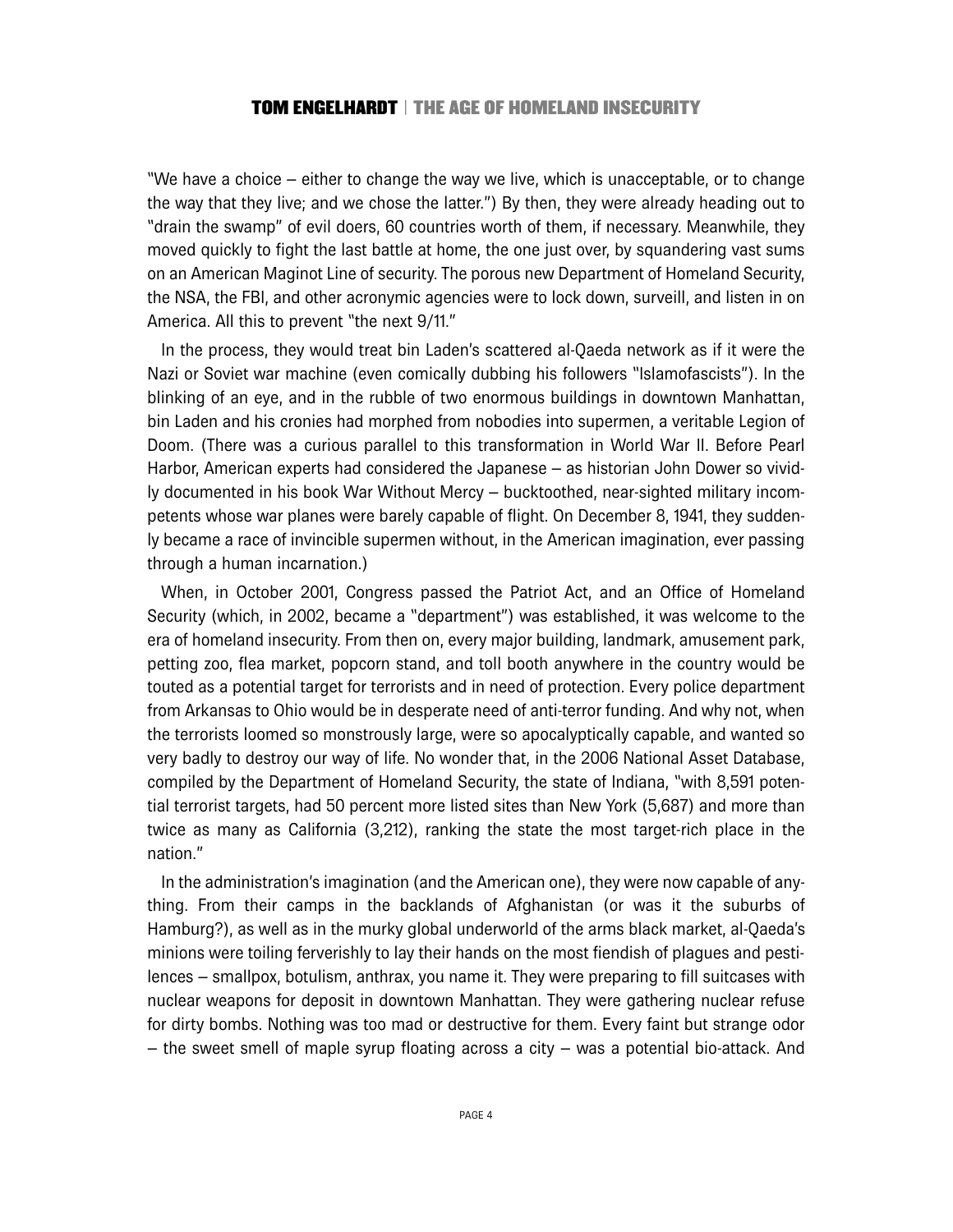everywhere, even in rural areas, politicians were strapping on their armor and preparing to run imminent-danger, anti-terror campaigns, while urging their constituents to run for cover. Meanwhile, that former Sodom of the New World, New York City, had somehow been transformed into an I-heart-NY T-shirt-and-cap combo.

So, thank you, Osama bin Laden for expediting the Department of Homeland Security, glutting an already bloated Pentagon with even more money, ensuring that all those "expeditionary forces" would sally forth to cause havoc and not find victory in two hopeless wars, enabling the establishment of a vast offshore prison network (and the torture techniques to go with it), and creating a whole new global "security" industry to "thwart terrorists" that was, by 2006, generating \$60 billion a year in business and whose domestic wing was devoted to locking down America.

When the history of this era is finally written, based on the Tai Chi Principle, Osama bin Laden and his scattering of followers may be credited for goading the fundamentalist leaders of the United States into using the power in their grasp so – not to put a fine point on it – stupidly and profligately as to send the planet's "sole superpower" into decline. Above all, bin Laden and his crew of fanatics will have ensured one thing: that the real security problems of our age were ignored in Washington until far too late in favor of mad dreams and dark phantoms. In this lies a bleak but epic tale of folly worthy of a great American novelist (wherever she is).

In the meantime, consider the following little list – 15 numbers that offer an indication of just what the Tai Chi Principle meant in action these last years; just where American energies did and did not flow; and, in the end, just how much less safe we are now than we were in January 2001, when George W. Bush entered the Oval Office:

**536,000,000,000**: the number of dollars the Pentagon is requesting for the 2009 military budget. This represents an increase of almost 70% over the Pentagon's 2001 budget of \$316 billion – and that's without factoring in "supplementary" requests to fund the wars in Iraq and Afghanistan, as well as the President's Global War on Terror. Add in those soaring sums and military spending has more than doubled in the Bush era. According to the Center on Budget and Policy Priorities, since 2001, funding for "defense and related programs... has jumped at an annual average rate of 8%... – four times faster than the average rate of growth for Social Security, Medicare, and Medicaid (2%), and 27 times faster than the average rate for growth for domestic discretionary programs (0.3%)."

**1,390,000:** the number of subprime foreclosures over the next two years, as estimated by Credit Suisse analysts. They also predict that, by the end of 2012, 12.7% of all residential bor-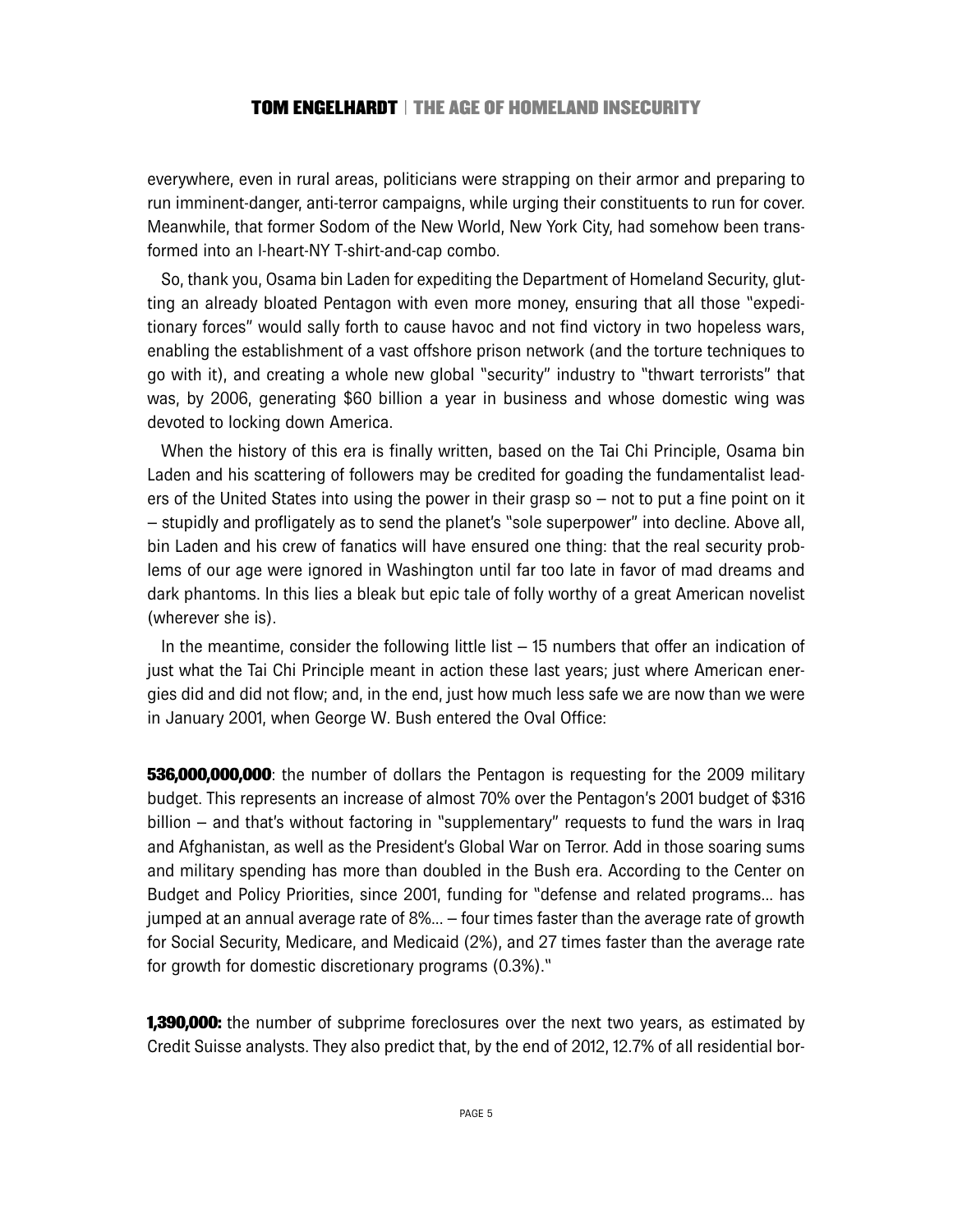rowers may be out of their homes as part of a housing crisis that caught the Bush administration totally off-guard.

**1,000,000:** the number of "missions" or "sorties" the U.S. Air Force proudly claims to have flown in the Global War on Terror since 9/11, more than one-third of them (about 353,000) in what it still likes to call Operation Iraqi Freedom. This is a good measure of where American energies (and oil purchases) have gone these last years.

**509,000:** the number of names found in 2007 on a "terrorist watch list" compiled by the FBI. No longer, in George Bush's America, is a 10 Most Wanted list adequate. According to ABC News, "U.S. lawmakers and their spouses have been detained because their names were on the watch list" and Saddam Hussein was on the list even when in U.S. custody. By February 2008, according to the American Civil Liberties Union, the names on the same FBI list had ballooned to 900,000.

**300,000:** the number of American troops who now suffer from major depression or posttraumatic stress, according to a recent RAND study. This represents almost one out of every five soldiers who served in Iraq or Afghanistan. Even more – approximately 320,000 -- "report possible brain injuries from explosions or other head wounds." This, RAND reports, represents a barely dealt with "major health crisis." The depression and PTSD alone will, the study reported, "cost the nation as much as \$6.2 billion in the two years following deployment."

**51,000:** the number of post-surge Iraqi prisoners held in American and Iraqi jails at the end of 2007. In that country, the U.S. now runs "perhaps the world's largest extrajudicial internment camp," Camp Bucca, whose holding capacity is, even now, being expanded from 20,000 to 30,000 prisoners. Then there's Camp Cropper, with at least 4,000 prisoners, including "hundreds of juveniles." Many of these prisoners were simply swept up in surge raids and have been held without charges or access to lawyers or courts ever since. Add in prisoners (in unknown numbers) in our sizeable network of prisons in Afghanistan, at Guantanamo, and in our various offshore and borrowed prisons; add in, as well, the widespread mistreatment of prisoners at American hands; and you have the machinery for the manufacture of vast numbers of angry potential enemies, some undoubtedly willing to commit almost any act of revenge. Though there is no way to tabulate the numbers, hundreds of thousands of prisoners have certainly cycled through the Bush administration's various prisons in these last seven years, many emerging embittered. (And don't forget their embittered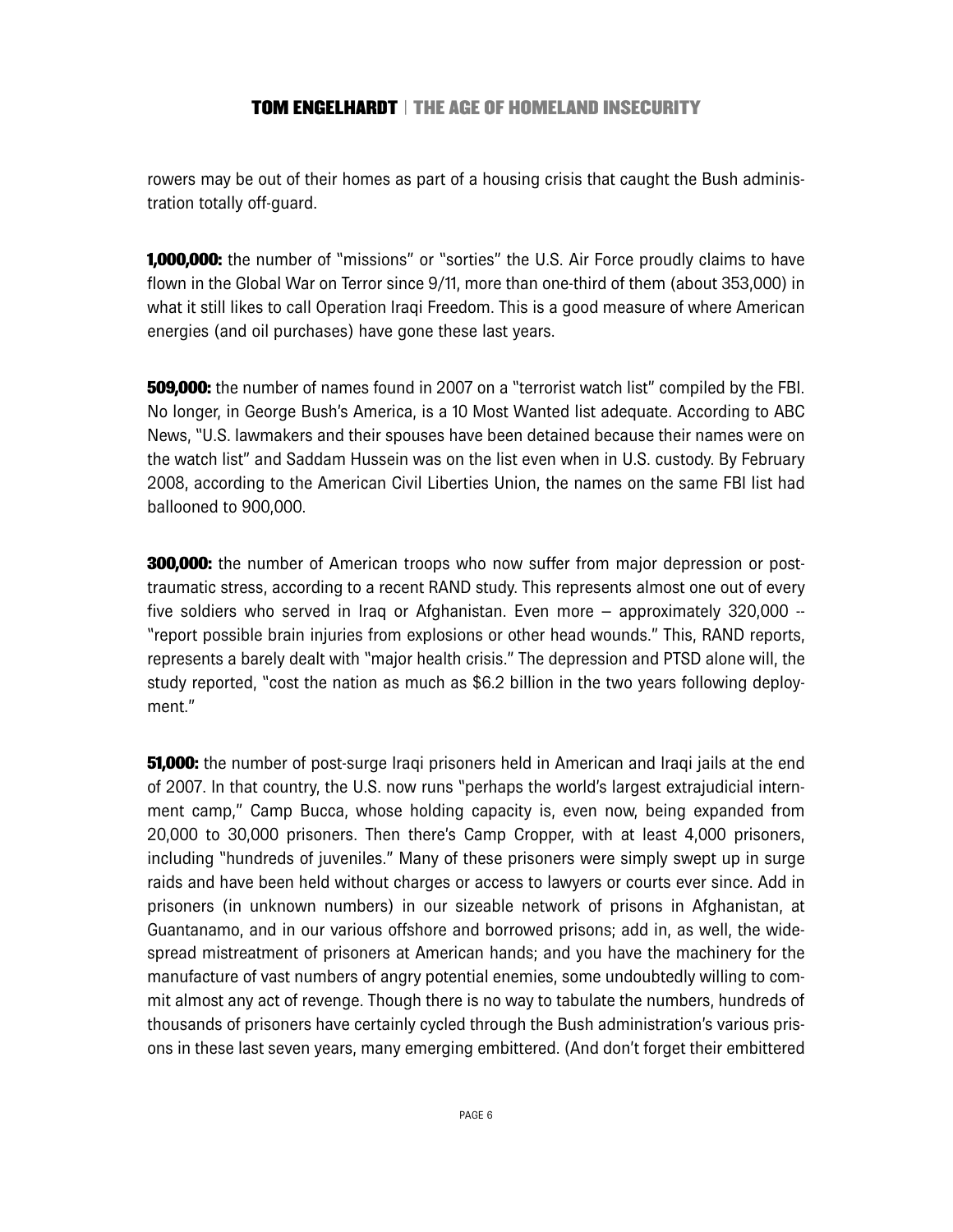families.) Think of all this as an enormous dystopian experiment in "social networking," the Facebook from Hell without the Internet.

**5.700:** the number of trailers in New Orleans – issued by the Federal Emergency Management Agency as temporary housing after Hurricane Katrina – still occupied by people who lost their homes in the storm almost three years ago. Such trailers have also been found to contain toxic levels of formaldehyde fumes. Katrina ("Brownie, you're doing a heck of a job") was but one of many security disasters for the Bush administration.

**658:** the number of suicide bombings worldwide last year, including 542 in Afghanistan and Iraq, "more than double the number in any of the past 25 years." Of all the suicide bombings in the past quarter century, more than 86% have occurred since 2001, according to U.S. government experts. At least one of those bombers – who died in a recent coordinated wave of suicide bombings in the Iraqi city of Mosul – was a Kuwaiti, Abdallah Salih al-Ajmi, who had spent years locked up in Guantanamo.

**511:** the number of applicants convicted of felony crimes, including burglary, grand larceny, and aggravated assault, who were accepted into the U.S. Army in 2007, more than double the 249 accepted in 2006. According to the New York Times, between 2006 and 2007, those enrolled with convictions for wrongful possession of drugs (not including marijuana) almost doubled, for burglaries almost tripled, for grand larceny/larceny more than doubled, for robbery more than tripled, for aggravated assault went up by 30%, and for "terroristic threats including bomb threats" doubled (from one to two). Feel more secure yet?

**126:** the number of dollars it took to buy a barrel of crude oil on the international market this week. Meanwhile, the average price of a gallon of regular gas at the pump in the U.S. hit \$3.72, while the price of gas jumped almost 20 cents in Michigan in a week, 36 cents in Utah in a month, and busted the \$4 ceiling in Westchester, New York, a rise of 65 cents in the last year. Just after the 9/11 attacks, a barrel of crude oil was still in the \$20 range; at the time of the invasion of Iraq in March 2003, it was at about \$30. In other words, since 9/11, a barrel of crude has risen more than \$100 without the Bush administration taking any serious steps to promote energy conservation, cut down on the U.S. oil "addiction," or develop alternative energy strategies (beyond a dubious program to produce more ethanol).

82: the percentage of Americans who think "things in this country... have gotten pretty seriously off on the wrong track," according to the most recent Washington Post-ABC News poll.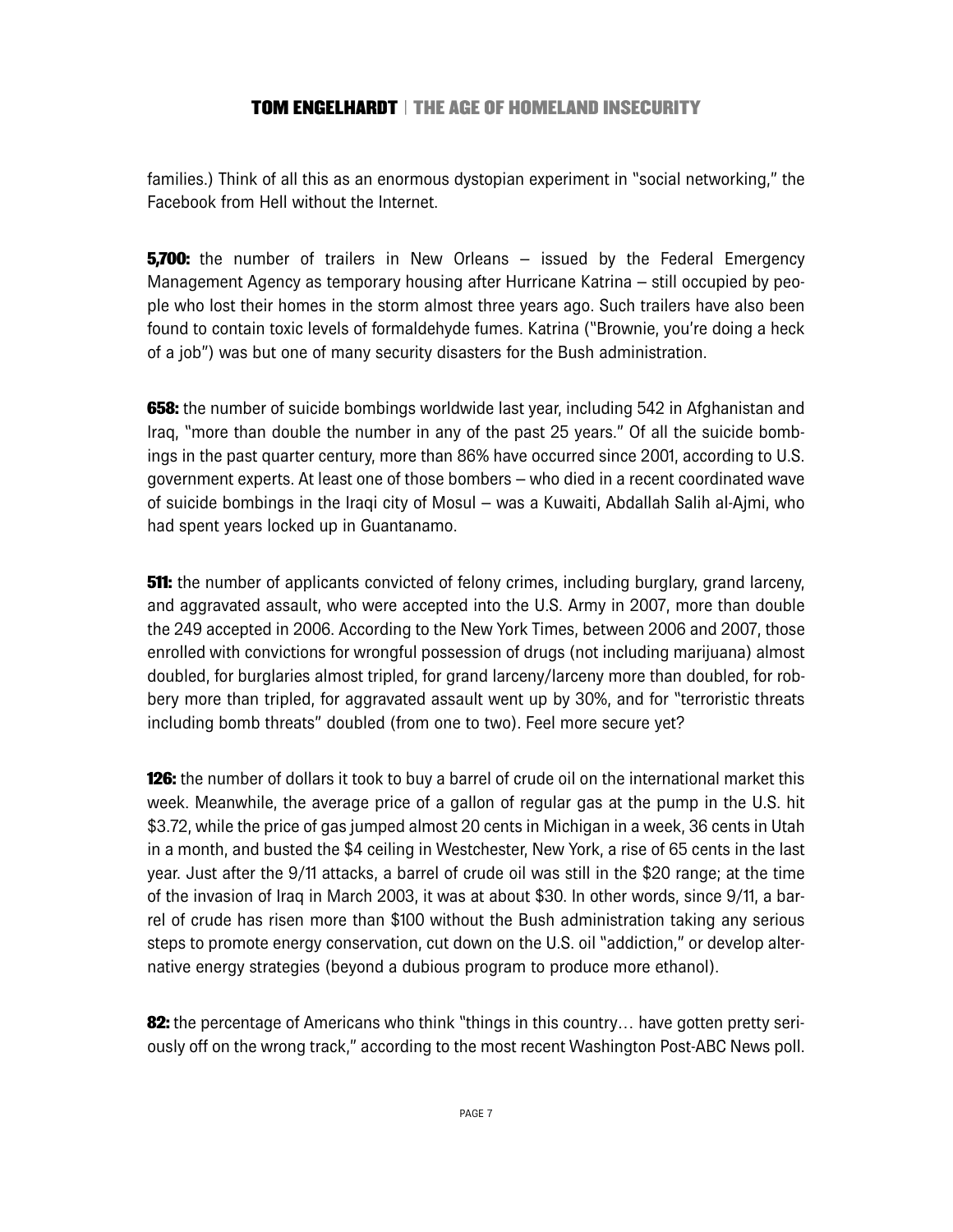This is the gloomiest Americans have been about the "direction" of the country in the last 15 years of such polling.

**40:** the percentage loss ("on a trade-weighted basis") in the value of the dollar since 2001. The dollar's share of total world foreign exchange reserves has also dropped from 73% to 64% in that same period. According to the Center for American Progress, "By early May 2008, a dollar bought 42.9% fewer euros, 35.7% fewer Canadian dollars, 37.7% fewer British pounds, and 17.3% fewer Japanese yen than in March 2001."

**37:** the number of countries that have experienced food protests or riots in recent months due to soaring food prices, a global crisis of insecurity that caught the Bush administration completely unprepared. In the last year, the price of wheat has risen by 130%, of rice by 74%, of soya by 87%, and of corn by 31%.

**0:** the number of terrorist attacks by al-Qaeda or similar groups inside the United States since September 11, 2001.

#### So consider "the homeland" secure. Mission accomplished.

And if you doubt that, here's one last figure, representative of the ultimate insecurity that, by conscious omission as well as commission, the Bush administration has left a harried future to deal with: That number is 387: Scientists at the Mauna Loa observatory in Hawaii just released new information on carbon dioxide – the major greenhouse gas – in the atmosphere, and it's at a record high of 387 parts per million, "up almost 40% since the industrial revolution and the highest for at least the last 650,000 years." Its rate of increase is on the rise as well. Behind all these figures lurks a potential world of insecurity with which this country has not yet come to grips.